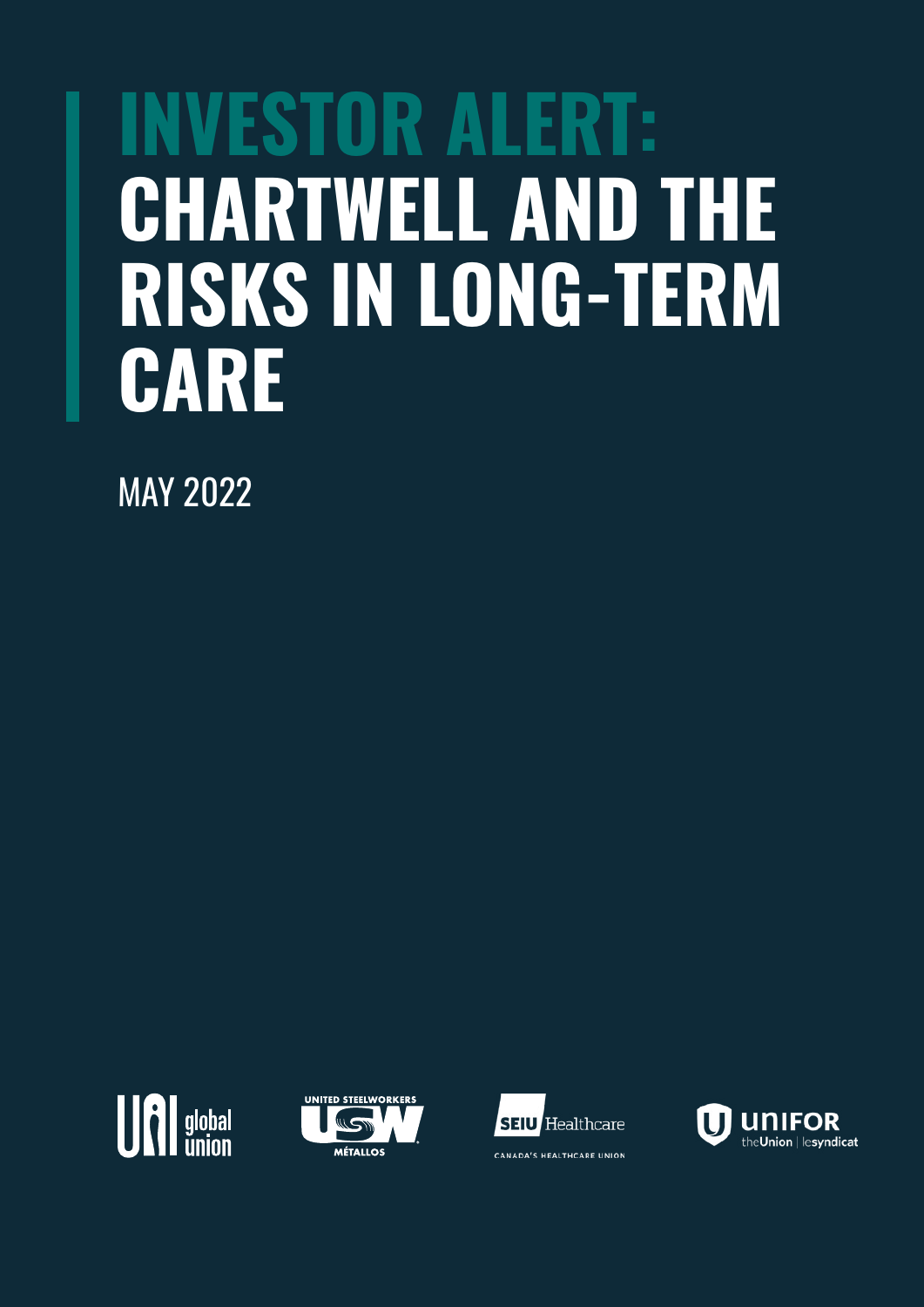## **INVESTOR ALERT: CHARTWELL AND THE RISKS IN LONG-TERM CARE**

#### THE RISKS IN THE LONG-TERM CARE SECTOR

The long-term care sector has long been plagued with serious "social" ESG issues including intersecting issues of quality of care, working conditions, and financial sustainability. Moody's ESG analysis for example found poor performance across the sector on both controversies and ESG performance, including "poor managerial performance for these companies on management of related reputational, human capital, operational, and legal risk factors."1

The scale of these risks in the sector is exemplified in the recent scandal surrounding the French multinational long-term care operator the Orpea Group. The company's share price plummeted more than 60% in the weeks following the publication of a book raising a myriad of serious allegations related to many of the widespread issues across the sector, alongside allegations that related to wider business ethics.<sup>2</sup>

Poor working conditions in particular have been found to limit the ability of long-term care operators to provide quality care for residents, which can undermine trust and ultimately long-term performance. Across the sector there are risks related to understaffing, health and safety, wages and contracts, and freedom of association and collective

bargaining, underpinning all these issues. For a full investor briefing on these issues, please see here.

The COVID-19 pandemic both shone a spotlight and exacerbated many of these risks in the sector, resulting in the tragic loss of lives of many residents and staff. In particular, issues in working conditions, including understaffing, low wages, and shortages of PPE, have been linked to the devastating outcomes.3 A trade union presence was found to be a key differentiator because of its role in addressing these factors, with a study published in Health Affairs finding that the presence of a trade union was associated with a 30% lower mortality rate from COVID-19 among nursing home residents.4

These issues extend far beyond the pandemic. With the poor record of working conditions, operators of long-term care homes are struggling to attract and retain enough staff to meet current needs and prospects of future growth. To meet the demographic shifts underway in most developed economies, the OECD estimates that the number of care workers will need to increase by 60% by 2040 or 13.5 million workers across the OECD to keep the current ratio of carers to elderly people.<sup>5</sup>

#### THE WORKFORCE ISSUES AT CHARTWELL RETIREMENT RESIDENCES

Canada's long-term care sector has been particularly impacted by the pandemic, with more than 80% of COVID-19 related deaths in long-term care homes. This has been met by a strong public outcry, including a push for stronger regulation to set federal standards for the sector and an end to the role of for-profit providers. At one point during the pandemic, the military stepped in to operate five failing care homes in Ontario, where much of the

**<sup>1.</sup>** Kachi Nwanna, "ESG Comment: Nursing homes under pressure," Moody's ESG Solutions, 7 March 2022, https://esg.moodys.io/ insights-analysis-reports/esg-comment-nursing-homes-under-pressure

**<sup>2.</sup>** Reuters, "LIVE MARKETS ESG: a look at the fall of Orpea and Korian," Reuters, 4 February 2022, https://www.reuters.com/markets/asia/live-markets-esg-look-fall-orpea-korian-2022-02-04/

**<sup>3.</sup>** Louise Riley, "Proper staffing ratios in long-term care make a world of difference," Saltwire, 5 June 2020, https://www.saltwire. com/halifax/opinion/local-perspectives/louise-riley-proper-staffing-ratios-in-long-term-care-make-a-world-of-difference-458775/

**<sup>4.</sup>** Adam Dean, Atheendar Venkataramani, and Simeon Kimmel, "Mortality Rates From COVID-19 Are Lower In Unionized Nursing Homes," Health Affairs, September 10 2020, https://www.healthaffairs.org/doi/full/10.1377/hlthaff.2020.01011

**<sup>5.</sup>** OECD (2020), Who Cares? Attracting and Retaining Care Workers for the Elderly, OECD Health Policy Studies, OECD Publishing, Paris, https://doi.org/10.1787/92c0ef68-en.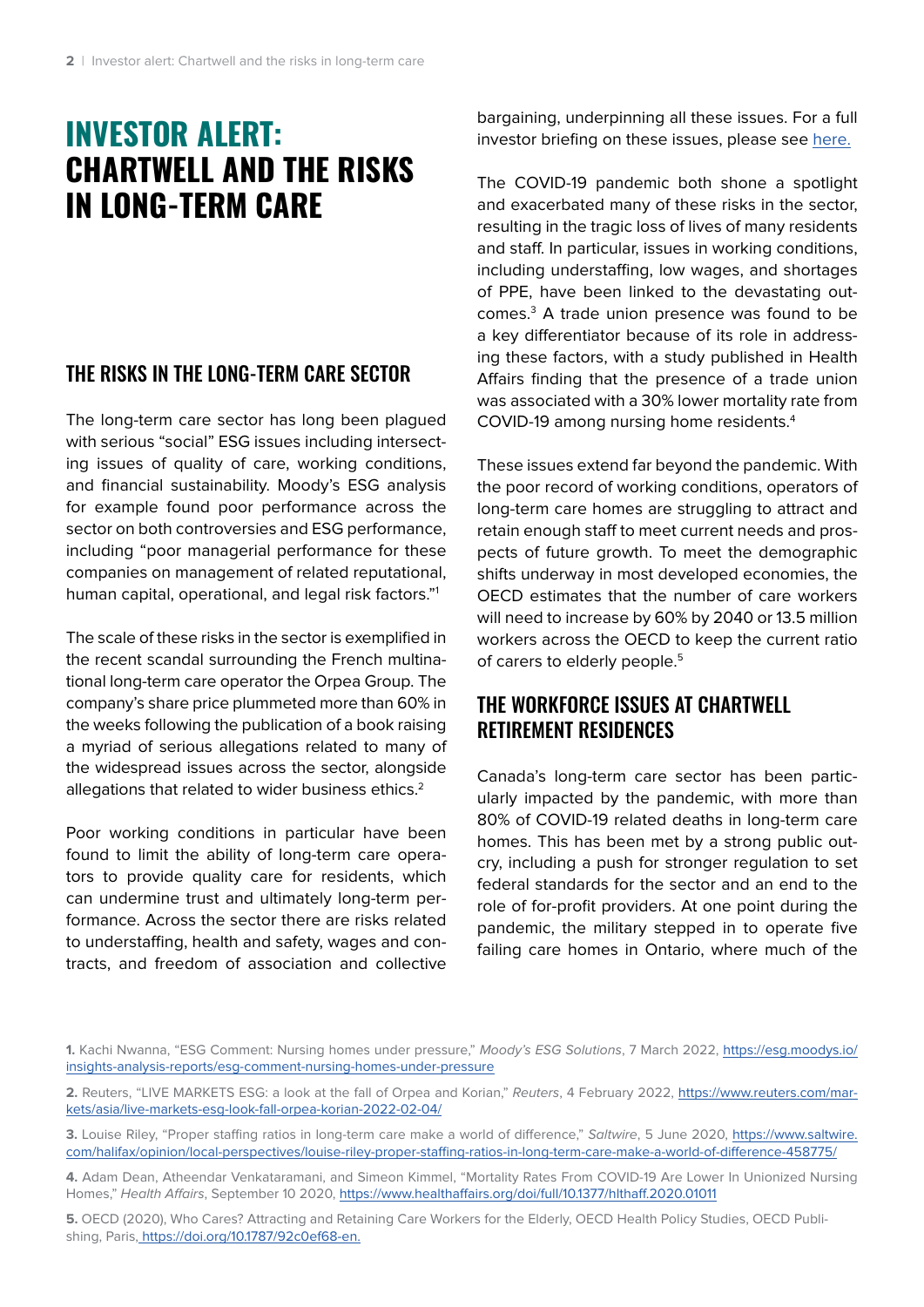long-term care provision has been privatised. Many operators have also faced lawsuits from families of residents, with more than twenty-four legal actions as of September 2020.<sup>6</sup>

The critical issues of working conditions have been found to be at the centre of the crisis, particularly in the role of understaffing. Ontario's Long-Term Care COVID-19 Commission, tasked with investigating the reasons for the tragic outcomes in the sector, reported, for example, "Many of the challenges that had festered in the long-term care sector for decades — chronic underfunding, severe staffing shortages, outdated infrastructure and poor oversight — contributed to deadly consequences for Ontario's most vulnerable citizens during the pandemic."7 The dire situation of understaffing was highlighted prior to the pandemic, with a report by Unifor and the Ontario Health Coalition finding that "Long-term care homes reported that they are working with shortages of one to 2 Personal Support Workers (PSWs) on almost all shifts. This means that homes can be short five to 10 PSWs in every 24 hour period. Some homes we heard from are short 20 to 50 PSWs."8

The Canadian chain Chartwell Retirement Residences, one of the largest operators in Canada, epitomises many of these risks in the sector. The company operates both long-term care homes and retirement residences, and has indicated the company plans to focus upon their retirement side of the business.<sup>9</sup> These are distinguished on the continuum of care by the degree of care required for residents, with generally greater levels of regulation and provision of government funding in long-term care homes than retirement residences. In practice, however, many of the issues are comparable and the line of distinction in types of care provided has become increasingly blurry, resulting in a risk of an under scrutinized segment of elderly care in retirement residences.

While the company does not disclose its staff turnover, SEIU Healthcare estimates turnover figures at the Chartwell as shown in Figure 1 below from the data they have access to on the sites:

| <b>SECTOR</b>         | <b>JAN 2019- JAN 2020</b><br><b>TURNOVER</b> | <b>JAN 2020- JAN 2021</b><br><b>TURNOVER</b> | <b>JAN 2021- JAN 2022</b><br><b>TURNOVER</b> |
|-----------------------|----------------------------------------------|----------------------------------------------|----------------------------------------------|
| Retirement residences | 28.8%                                        | 40%                                          | 37.7%                                        |
| Long-term Care homes  | <b>21%</b>                                   | 27%                                          | 20.9%                                        |

Figure 1 – Estimated annual turnover at Chartwell

This estimate is conservative as this does not account for some turnover. For example, workers who leave within a year, if hired in February 2019 and leaving prior to January 2020. To support this data gap, SEIU Healthcare has analyzed the number of newly hired employees on an annual basis, which can be considered a worker replacement percentage.

**6.** Ontario Health Coalition, "BRIEFING NOTE: COVID-19 in Long-Term Care Litigation & Legal Actions," Ontario Health Coalition, 16 September 2020, https://www.ontariohealthcoalition.ca/index.php/briefing-note-covid-19-in-long-term-care-litigation-legal-actions/

**7.** The Honourable Frank N. Marrocco, Angela Coke, and Dr. Jack Kitts, "Ontario's Long-term Care COVID-19 Commission Final Report," 30 April 2021, https://www.ltccommission-commissionsld.ca/report/pdf/20210623\_LTCC\_AODA\_EN.pdf, pages 5-6.

8. Ontario Health Coalition, "Caring in Crisis: Ontario's Long-Term Care PSW Shortage," 9 December 2019, https://www.ontariohealthcoalition.ca/wp-content/uploads/final-PSW-report.pdf

**9**. The Canadian Press, "Chartwell Retirement Residences selling Ontario long-term care homes," CTV News Toronto, 31 March 2022, https://toronto.ctvnews.ca/chartwell-retirement-residences-selling-ontario-long-term-care-homes-1.5842622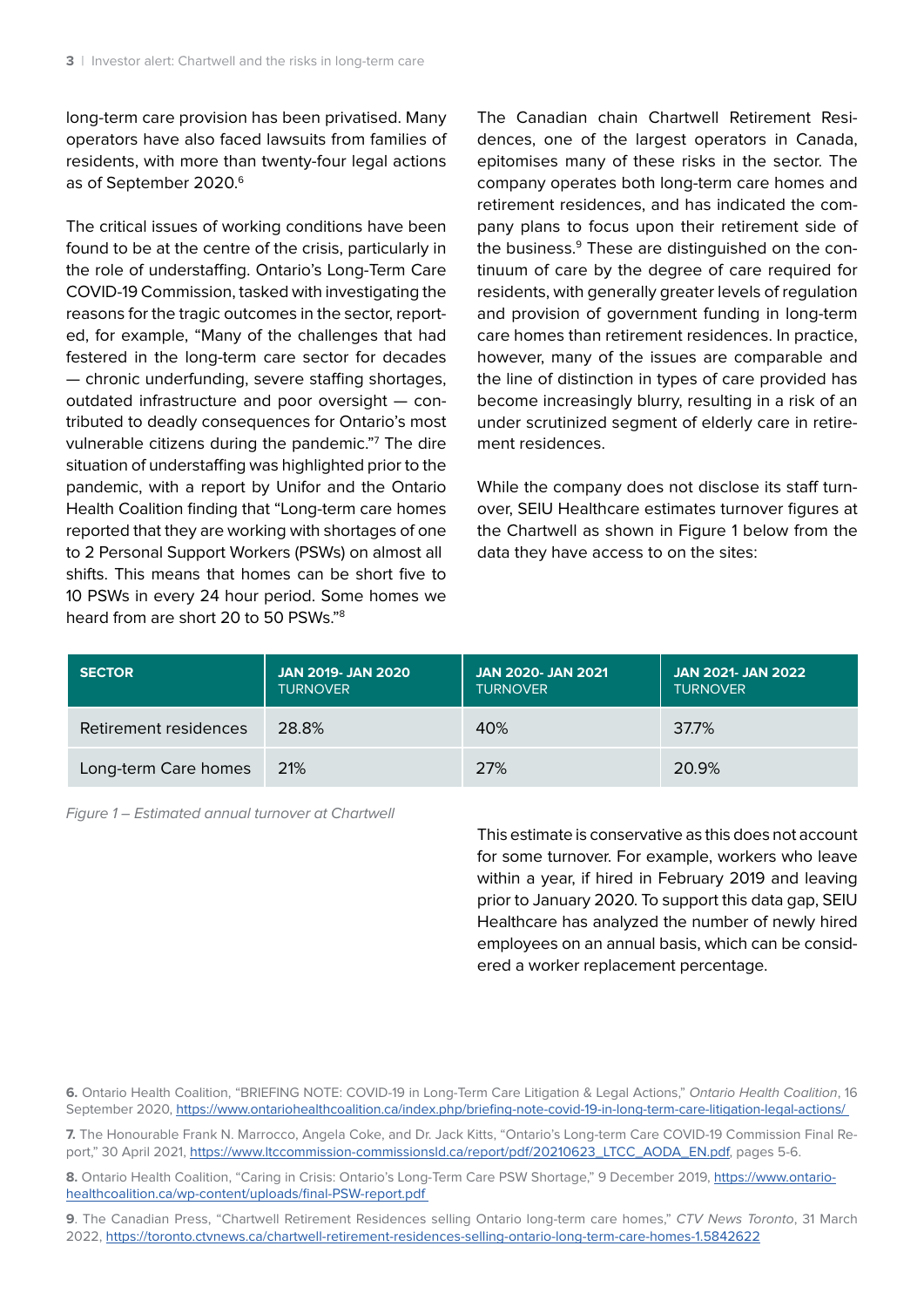| <b>SECTOR</b>  | <b>WORKER REPLACEMENT</b><br>PERCENTAGE 2019 | <b>WORKER REPLACEMENT</b><br>PERCENTAGE 2020 | <b>WORKER REPLACEMENT</b><br>PERCENTAGE 2021 |
|----------------|----------------------------------------------|----------------------------------------------|----------------------------------------------|
| Retirement     | 55%                                          | 68%                                          | 55%                                          |
| Long-term Care | 30%                                          | 45%                                          | 32%                                          |

Figure 2 – Worker replacement percentage at Chartwell

These figures indicate significant issues in retaining staff at Chartwell, which is a significant risk to meet the operational needs of the company and sector trajectory. While Chartwell's peers in Canada also do not report staff turnover, the two multinational long-term care chains Orpea<sup>10</sup> and Korian both report significantly lower turnover with 20.4% turnover reported at Orpea and 20.2% at Korian in 2020<sup>11</sup>. Chartwell itself discloses its employee engagement score, which even as a questionable metric, indicates significant issues in workplace culture, with the company reaching a high of only 44% of employees stating in 2020 that they are "satisfied with Chartwell as a place to work."12

Chartwell, amongst many operators in Canada, has turned to using high numbers of agency staff to meet staffing shortfalls. The companies using high numbers of agency staff typically pay much higher pay rates: Chartwell pays registered practical nurses (RPN) who use job matching platforms between \$35-55/hour but pays its own RPN employees a rate of \$28.28/hour.

This use of agency staff can undermine quality of care for residents from the inability of residents to have care consistency that allows for emotional support from their providers. With the churn of the agency workforce, there is a greater risk of agency staff not being fully trained, including on health and safety for example. This short-term fix thus seems to only contribute to the challenges of the sector, rather than to a long-term sustainable solution of addressing the working conditions that lead to the high levels of turnover in the sector.

More widely, inability to attract and retain sufficient staff, along with cost-cutting strategies, can be one reason for understaffing to occur. This has been found to be an issue at Chartwell. One Chartwell home for example has reportedly been cited dozens of times in recent years for not maintaining adequate staffing.<sup>13</sup> Follow up-inspections often found that the Chartwell operators repeatedly "failed to comply" with regulations.14

Surveys of Chartwell workers have shown understaffing to be a widespread concern. Predating the pandemic in a 2018 survey, SEIU Healthcare found that 96% of Chartwell workers surveyed reported working short staffed, including nearly 50% stating they worked short-staffed always or almost always. 99% of surveyed members reported there being too much work to do on a daily basis. 88% of workers reported that overwork impacts the quality of care provided to residents, and when this same question was asked in 2021, this increased to 92% of workers reporting this. Moreover, surveys conducted in 2022 from multiple unions, including Unifor along with SEIU Healthcare, across Chartwell facilities

**<sup>10.</sup>** Orpea, "2020 Universal Registration Document," Orpea, 12 May 2021, https://www.orpea-corp.com/images/orpeafinance/pdf/ Documentation/EN/2021/ORPEA\_URD\_2020\_a994f.pdf, page 125.

**<sup>11.</sup>** Korian, "Universal Registration Document," Korian, 20 April 2021, https://www.korian.com/sites/default/files/documents/Korian\_ URD\_2020\_EN\_WEBSITE\_0.pdf, page 88.

**<sup>12.</sup>** Chartwell Retirement Residences, "2020 Annual Report," Chartwell Retirement Residences, March 4 2021, https://s23.q4cdn. com/371771841/files/doc\_financials/2020/ar/CHARTWELL\_ANNUAL\_REPORT\_2020-rev2-online-AODA.pdf, page 8.

**<sup>13.</sup>** Terence McKenna, "Australia's COVID-19 successes shine a light on Canada's troubled long-term care sector, CBC, 13 June 2020, https://www.cbc.ca/news/world/australia-covid-19-long-term-care-1.5591912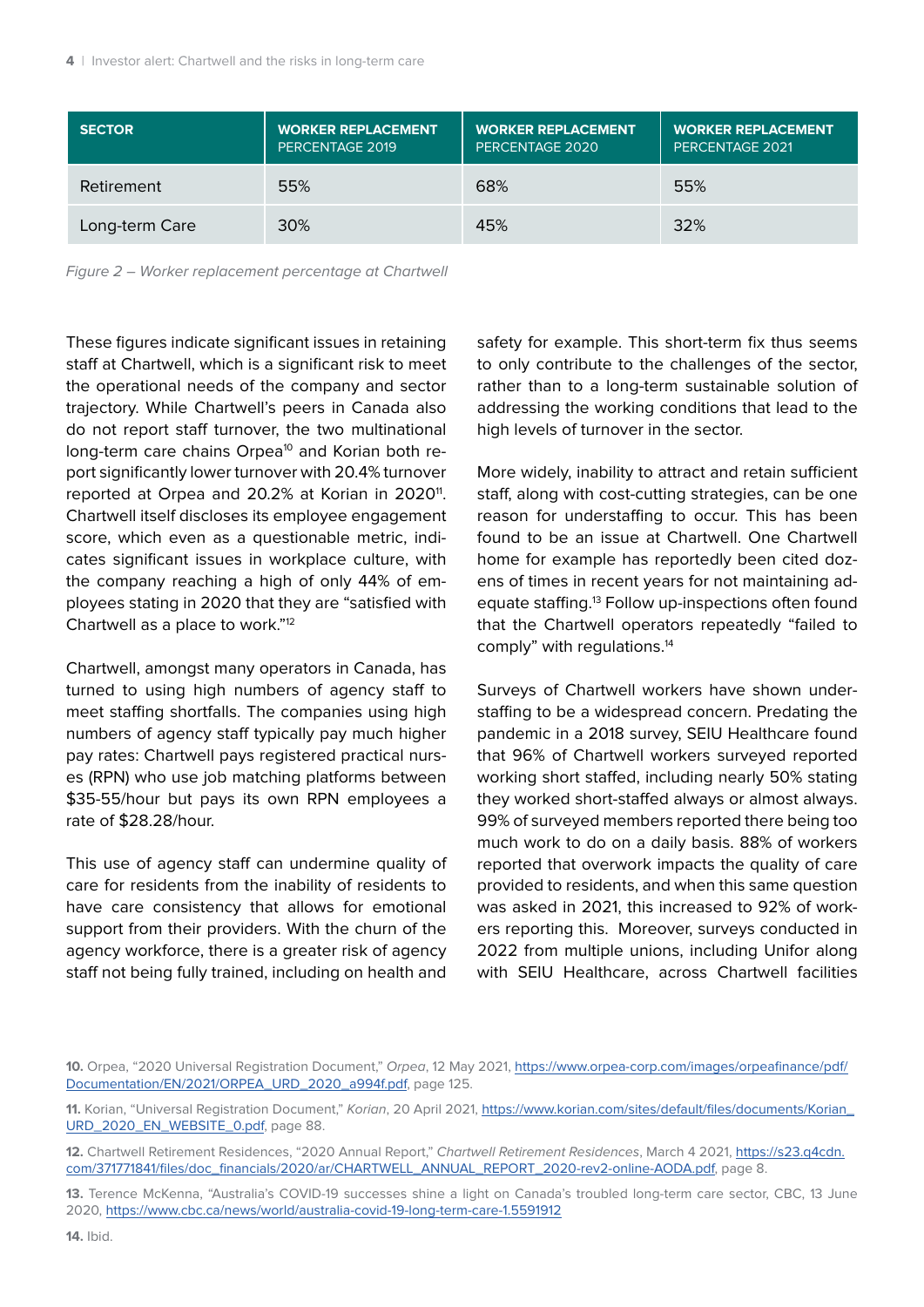found that 88% of 130 workers found that low staffing impacted their ability to deliver quality care.

The overwork that comes with understaffing in combination with low wages drives many workers to consider looking elsewhere for employment. 85% of workers surveyed in 2022 reported that their salary does not provide for a decent standard of living. Many workers surveyed emphasised their low wages in their open comments on the survey, remarking comments such as:

"I have worked at Chartwell for 5 years now. It is appalling how little wages our employees make. Over and over again I see good employees leave for better pay. We cannot recruit or retain employees. No one wants to work for such little wage when competing retirement homes are starting their employees at significantly more!!"

It is worth noting that while low pay is a problem across the global care sector, the Chartwell employee data on low pay concerns is significantly higher than was found amongst other global care workers. Of the 3,000 global care workers surveyed by UNI Global Union asked the same question, 52% of workers said that their salary does not provide a decent standard of living.15

At the same time, workers bear significant health and safety risk, from both pandemic related and wider health and safety issues. From the 2022 survey of Chartwell workers, 38% of workers felt the company's steps to protect residents and themselves were inadequate, and 25% of workers did not feel safe going to work. SEIU Healthcare found that there are widespread mental and physical health impacts including 92% of workers experiencing mental exhaustion, 95% stress, 96% physical exhaustion, 92% upper body pain, 96% lower body pain, and 96% back pain. Many workers also reported experiencing workplace violence, as outlined in Figure 3 below.

| <b>AGGRESSOR</b>       | <b>VERBAL</b><br><b>HARASSMENT</b> | <b>BITING</b> | <b>BULLYING</b> | <b>PHYSICAL</b><br><b>ASSAULT</b> | <b>PUNCHING</b> |
|------------------------|------------------------------------|---------------|-----------------|-----------------------------------|-----------------|
| Retirement             | 73%                                | 50%           | 27%             | 69%                               | 58%             |
| <b>Resident Family</b> | 12%                                | 0%            | 12%             | 0%                                | 0%              |
| Management             | 19%                                | 0%            | 23%             | 0%                                | 0%              |
| No Experience          | 8%                                 | 42%           | 35%             | 23%                               | 27%             |

Figure 3 – Workplace violence experiences

SEIU Healthcare found that there are widespread mental and physical health impacts including 92% of workers experiencing mental exhaustion, 95% stress, 96% physical exhaustion, 92% upper body pain, 96% lower body pain, and 96% back pain.

Workers' commitments to residents drive workers to continue to strive to deliver good quality of care, but the sustainability of relying on workers' good will, particularly after years of sustaining the negative impacts of poor pay and poor working conditions, is not a reliable long term business strategy.

As one Chartwell worker reported: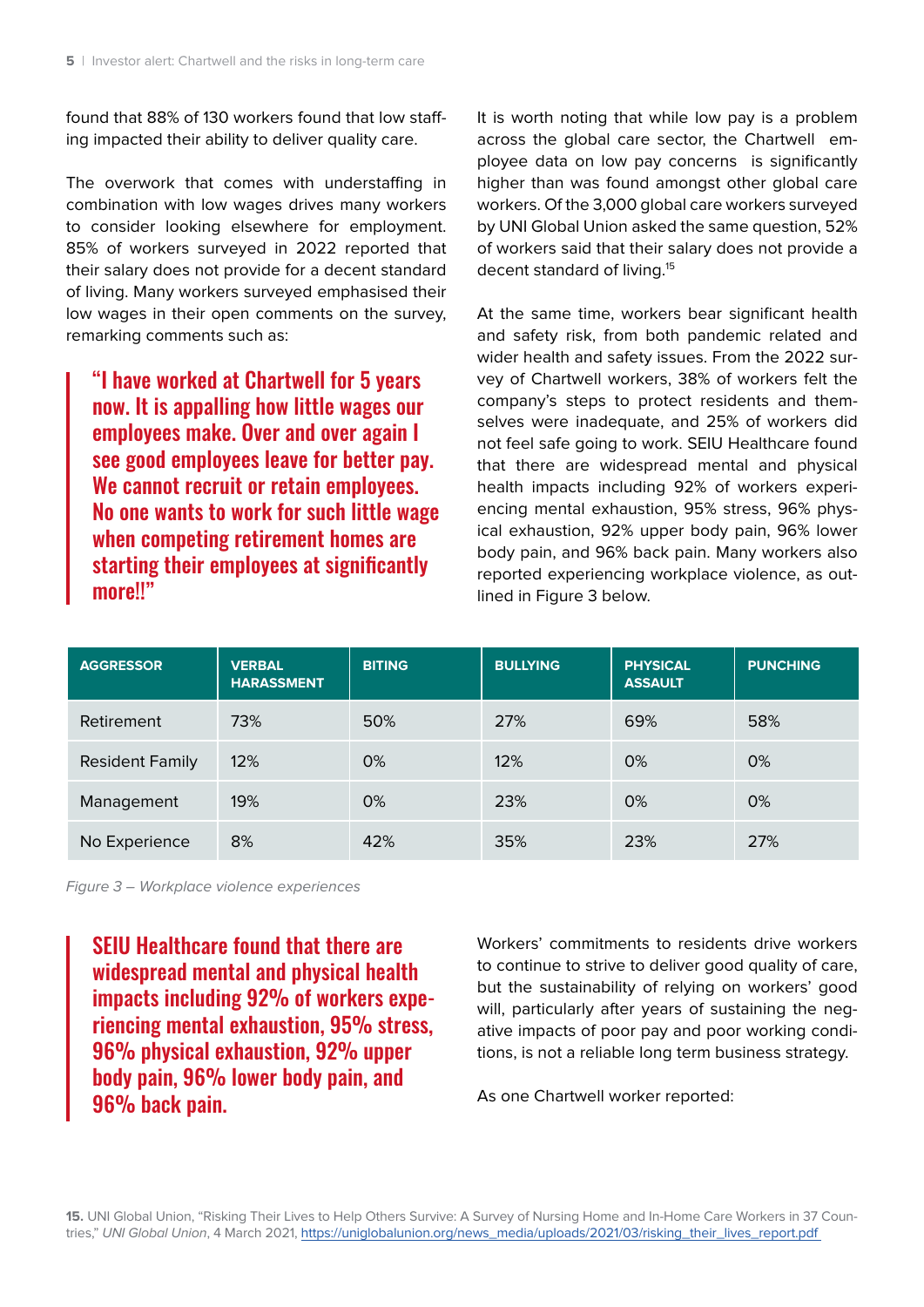"We come to work every day for our residents, but living with the now rising costs of living makes things very difficult from day to day. Our wage is too low for our day to day. I feel that there is support but we are losing staff to other homes who pay these employees more. We can't even recruit any new staff. We are all feeling defeated, tired, and unappreciated. In all honesty, I don't know how people are keeping it together. Chartwell needs to step up and show their employees how much their value them."

To address these underlying issues requires Chartwell to work with trade unions across its operations to raise the standards. Across the 11 number of trade unions representing Chartwell workers, Chartwell has shown a pattern of resistance to meaningfully bargain to address these issues outlined.

SEIU healthcare's analysis in Figure 4 above shows the position taken by employers in that arbitration that takes a position of opposition to addressing the issues over the past 10 years, rather than working towards solutions on these issues as a long-term investment in staff and quality of care. On wages for example, the employer wage proposals over the past decade have equated to 0.5% wage increase per year, the equivalent of a \$1 increase over 10 years, despite the staffing shortages in the sector.

### THE RELEVANCE FOR INVESTORS

Addressing the workforce related risks at Chartwell and the wider long-term care sector warrants investor stewardship for a number of reasons. First and foremost, investors bear human rights responsibilities, as outlined in the OECD Guidelines for Multinational Enterprises and increasingly being formalised in human rights due diligence legislation. The human rights impacts of these poor practices are significant, from the health and safety risks for residents and workers to living wages and freedom



Figure 4 – Employer proposals in arbitration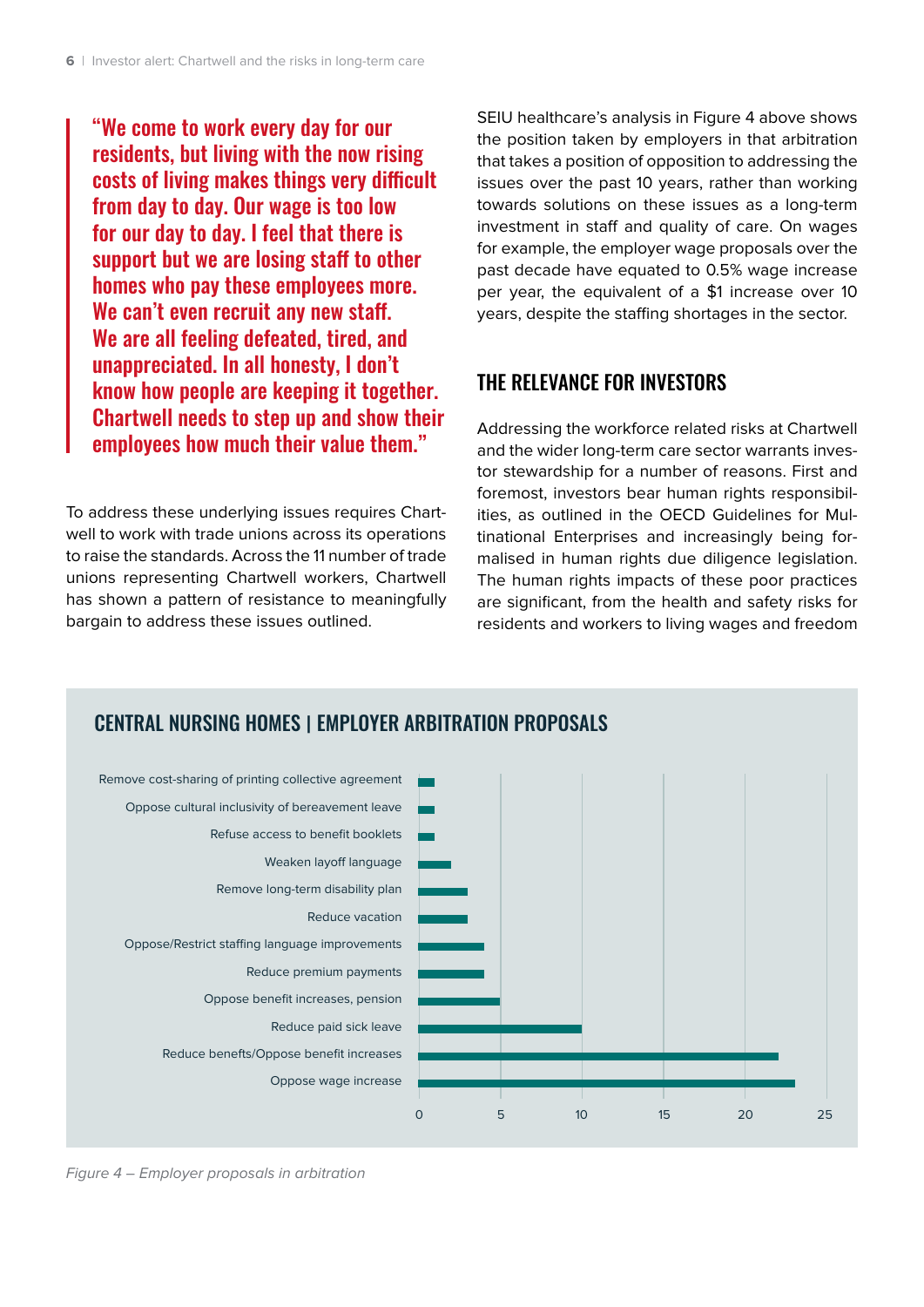of association and collective bargaining. Moreover, action on the sector is in line with the growing number of investor commitments to address diversity, equity and inclusion. More than 90% of workers in the LTC sector are women.<sup>16</sup> There is also a disproportionate impact of the poor conditions of the sector along racial lines, for both residents and workers, with research showing the higher impact of COVID-19 on nursing homes with a higher percentage of people of colour, and a high percentage of the workforce both people of colour and migrant workers. Data indicates that valuing your workforce and taking leadership to proactively address inequities along race and gender lines are important business strategies to sustain long term value.

There are additional data points calling for a significant change in Chartwell's business plan. The sector is people-centred, depending on workers to deliver the purpose of the business to provide quality care for residents. Failing to do so harms corporate reputations which can create challenges attracting residents, and ultimately can also create legal risks. Nursing homes and analysts have reported dire financial forecasts following the pandemic. Occupancy rates have dropped across the sector – from loss of lives of residents and the reputational impact on the industry. Many chains are facing legal actions including lawsuits in Canada, including a class action lawsuit filed against Chartwell in May 2020 for alleged Failures in Outbreak Planning and Response to COVID-19.<sup>17</sup> Operationally, the continued model of high levels of turnover and reliance upon a greater number of more expensive agency workers is failing to allow for sufficient workforce or quality of care to meet current needs, let alone the future growth needed to meet future demands.

The long-term care sector needs critically to rebuild trust with the public, government, residents, and workers. This can only be delivered by shifting to a higher-road model that shifts away from solely cost-cutting to investment in staff to deliver quality of care for residents.

Chartwell in particular has been at the centre of the crisis in Canada. This report has shown the gravity of the workforce related risks in Chartwell's business model, and should raise questions for longterm investors in their sustainability if continuing business as usual. At last year's AGM, shareholders sent a strong signal for further board oversight and disclosures of how the company manages workforce related risks, receiving 31.37% of votes cast. Chartwell must now demonstrate to shareholders how they are acting upon this signal.

#### RECOMMENDATIONS FOR INVESTORS

Long-term investors should use their stewardship to encourage Chartwell and other long-term care operators to address these critical risks and shift to a sustainable model of elderly care.

This should include:

- 1. Engage with Chartwell and other long-term care operators on how they manage the key workforce factors including staffing levels, wages and contracts, health and safety, and freedom of association and collective bargaining.
- 2. Become an investor signatory on the Investor Initiative for Responsible Care, an initiative that seeks to raise the standards across the sector. It is coordinated by UNI Global Union that is backed by more than 100 investors with \$3.7 trillion in assets under management.
- 3. Participate in collaborative engagement with Chartwell, led by SHARE, as part of the Investor Initiative for Responsible Care.
- 4. Engage and consider voting decisions on issues related to how the board effectively oversees these critical issues in their governance.

**16.** OECD (2020), Who Cares? Attracting and Retaining Care Workers for the Elderly, OECD Health Policy Studies, OECD Publishing, Paris, https://doi.org/10.1787/92c0ef68-en.